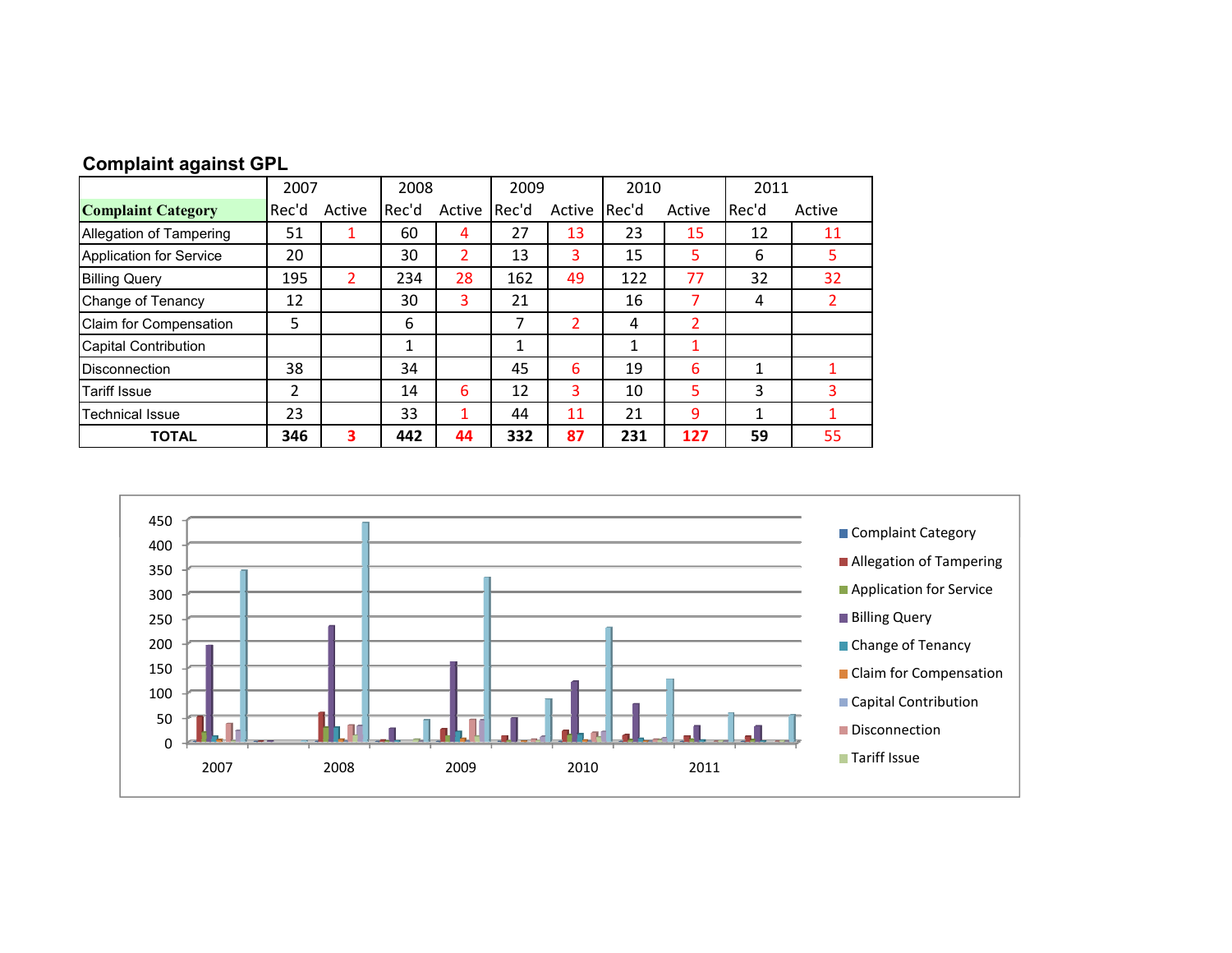## **Complaint against GWI**

|                                | 2007  |        | 2008  |        | 2009  |              | 2010           |                | 2011  |        |
|--------------------------------|-------|--------|-------|--------|-------|--------------|----------------|----------------|-------|--------|
| Complaint Category             | Rec'd | Active | Rec'd | Active | Rec'd | Active Rec'd |                | Active         | Rec'd | Active |
| <b>Application for Service</b> | 1     |        | 6     |        | 3     |              |                |                | 2     |        |
| <b>Billing Query</b>           | 37    |        | 89    | 4      | 130   | 9            | 48             | 15             | 15    | 14     |
| Change of Tenancy              |       |        |       |        |       |              |                |                |       |        |
| Compensation                   |       |        |       |        |       |              | 1              |                |       |        |
| <b>Disconnection</b>           | 10    |        | 15    | 1      | 16    |              | 13             | $\overline{2}$ | 4     |        |
| <b>Tariff Issue</b>            |       |        |       |        | 10    |              | $\overline{2}$ |                |       |        |
| <b>Technical Issue</b>         | 20    |        | 27    |        | 25    |              | 26             | 2              |       |        |
| <b>Misc</b>                    | 4     |        | 5     |        | 8     |              | 3              |                |       |        |
| <b>TOTAL</b>                   | 72    |        | 143   | 5      | 192   | 10           | 95             | 20             | 22    | 19     |

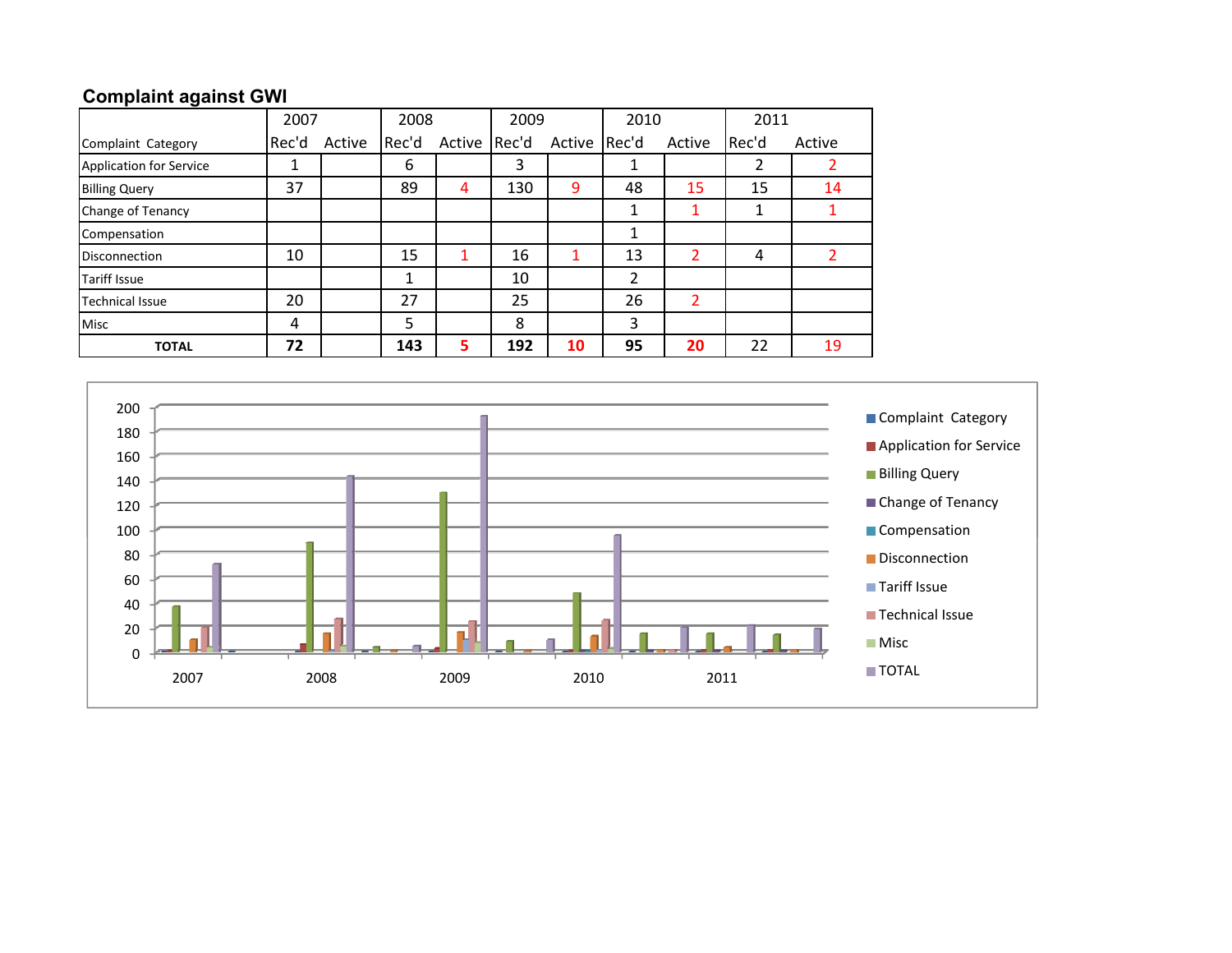## **Complaint against GTT**

|                            | 2007  |        | 2008  |              | 2009 |              | 2010 |        | 2011  |        |
|----------------------------|-------|--------|-------|--------------|------|--------------|------|--------|-------|--------|
| Complaint Category         | Rec'd | Active | Rec'd | Active Rec'd |      | Active Rec'd |      | Active | Rec'd | Active |
| Application for Service    | 19    |        | 18    |              | 15   |              | 9    | 4      |       |        |
| <b>Billing Query</b>       | 13    |        | 10    |              | 9    |              | 4    |        |       |        |
| <b>Disconnection</b>       | っ     |        |       |              | 3    |              | ┸    |        |       |        |
| <b>Tariff Issue</b>        |       |        |       |              |      |              |      |        |       |        |
| <b>Technical Issue</b>     | 20    |        | 46    |              | 35   |              | 28   |        | 8     |        |
| <b>Transfer of Service</b> | 6     |        | 5     |              | 4    |              |      |        | າ     |        |
| <b>Misc</b>                | 8     |        | 5     |              | 8    |              | 4    |        |       |        |
| <b>TOTAL</b>               | 68    |        | 85    |              | 74   |              | 47   | 6      | 12    |        |